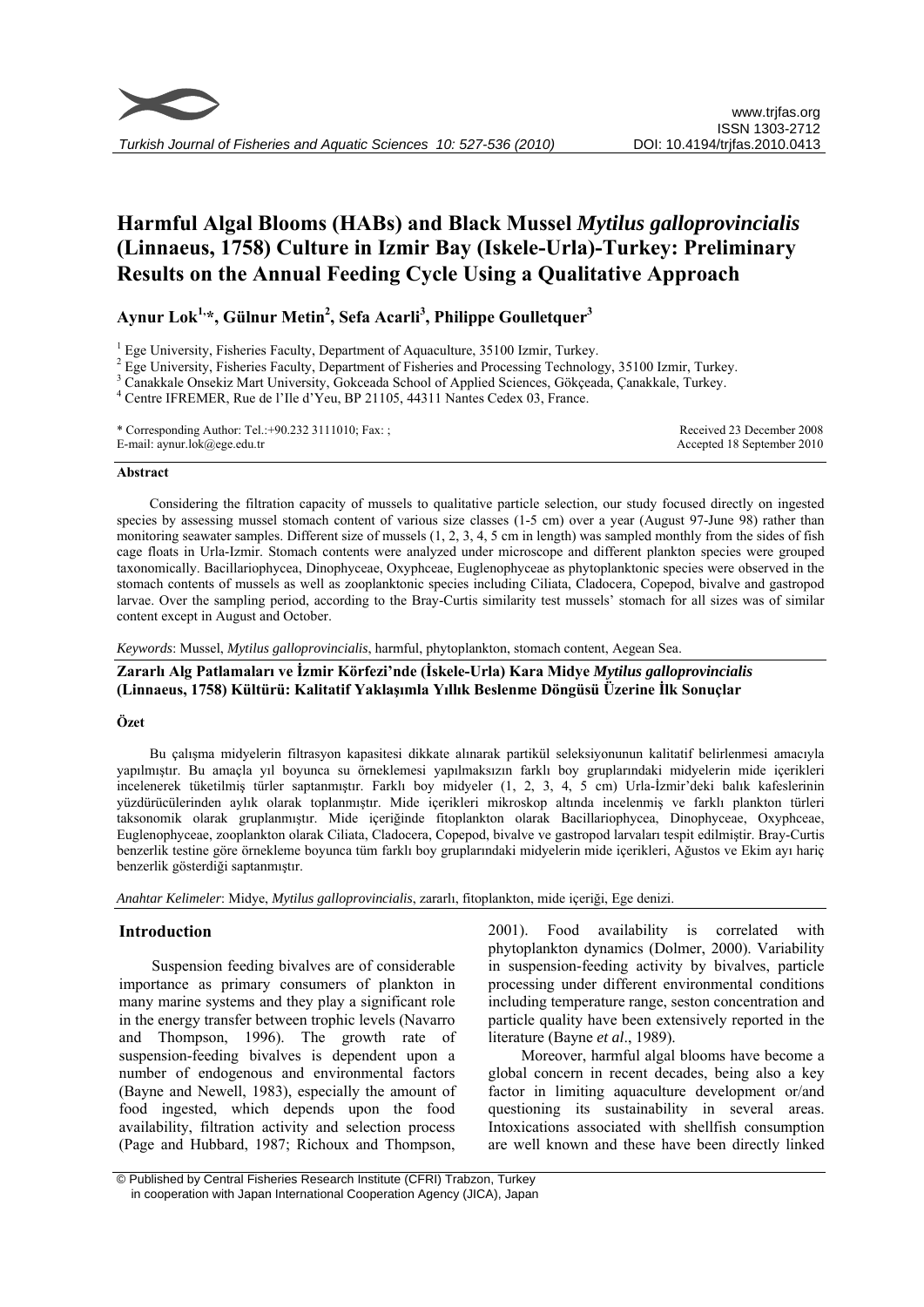with marine phytoplankton that produces toxins which can accumulate to significant levels in shellfish.

Aquaculture in Turkey has drastically increased over the last years, mainly using cage culture (*Sparus aurata* and *Dicentrarchus labrax*) in open seas. Mussels are abundant all around the fish cages, consuming the natural plankton distributed at the near vicinity of the culture growout facilities, and therefore is a leading candidate for multi-trophic culture. Although it is the most common bivalve species around the Turkish coastline, no information has been available on the specific food items used by the black mussel *Mytilus galloprovincialis* in Turkish waters*.* 

While an integrated management approach to develop aquaculture is recommended to maximize overall yield and to limit effluents impacts (Chopin and Robinson, 2006), relatively little information is available on the phytoplankton dynamics within an integrated aquaculture system including finfish cages with co-existing shellfish culture in open seas (Neori *et al*., 2004). The feeding behavior of the black mussel in response to natural particle assemblages is also of interest for mussel farm site-selection as well as to estimate the ecosystem carrying capacity for a sustainable aquaculture (Newell *et al*., 1989).

Consequently, it is well recognized that harmful phytoplankton species are affecting numerous shellfish rearing areas and markets over the world, leading state managers to enact temporarily closures to avoid such human illness following shellfish consumption (James *et al*., 2003).

This study aims at determining the seasonal variability on plankton composition of stomach contents of mussels and the occurrence of ingested plankton especially harmful phytoplanktonic species susceptible to produce toxins in cultured black mussels of various size classes over a year, at further demonstrating the need to address this question by complementary studies and eventually a specific monitoring project. Due to the likely occurrence of particle selection during the filtration process, our study focused on ingested particles rather than on hydrological monitoring samples. Our study represents the first qualitative assessment of feeding items of the black mussel in Izmir Bay (Aegean Sea).

## **Material and Methods**

Mussels were sampled on a monthly basis from August 1997 to June 1998 to investigate the feeding activity and to detect occurrence of harmful phytoplanktonic in Urla-Iskele (Figure 1). Plankton variability in the black mussel stomachs will be specified to provide general information on plankton community by indirect determination method in Urla-Iskele (Izmir Bay, Turkey). Since our study mainly aimed to detect presence or absence of potential harmful species, the monthly time scale was considered as suitable to firstly screen any positive result. Five mussel size-classes (1, 2, 3, 4 and 5 cm) were chosen and samples (n=20) collected at 25 cm below the surface from the sides of the fish cage floats in Iskele-Urla. Mussel stomachs were dissected and separated immediately before being fixed with buffered formalin (4%). All specimens but those from February and July were examined using an Olympus cwhk10x-t/18l microscope (400x). Planktonic species were identified according to Rampi and Bernhard (1978), Sournia (1986), Larsen and Moestrup (1989), Hasle and Syvertsen (1996), Steidinger and Tangen (1996), and Tomas (1997) while occurrence reported as presence  $(+)$  and absence as  $(-)$  in the Table 1.

Statistical analyses were performed using Primer 5.0 software package program. The plankton species similarities between the mussel size classes, based on their stomach samples, were examined using hierarchical classification and multi-dimensional scaling (MDS). Hierarchical clustering and MDS



**Figure 1**. The map of mussel sampling area.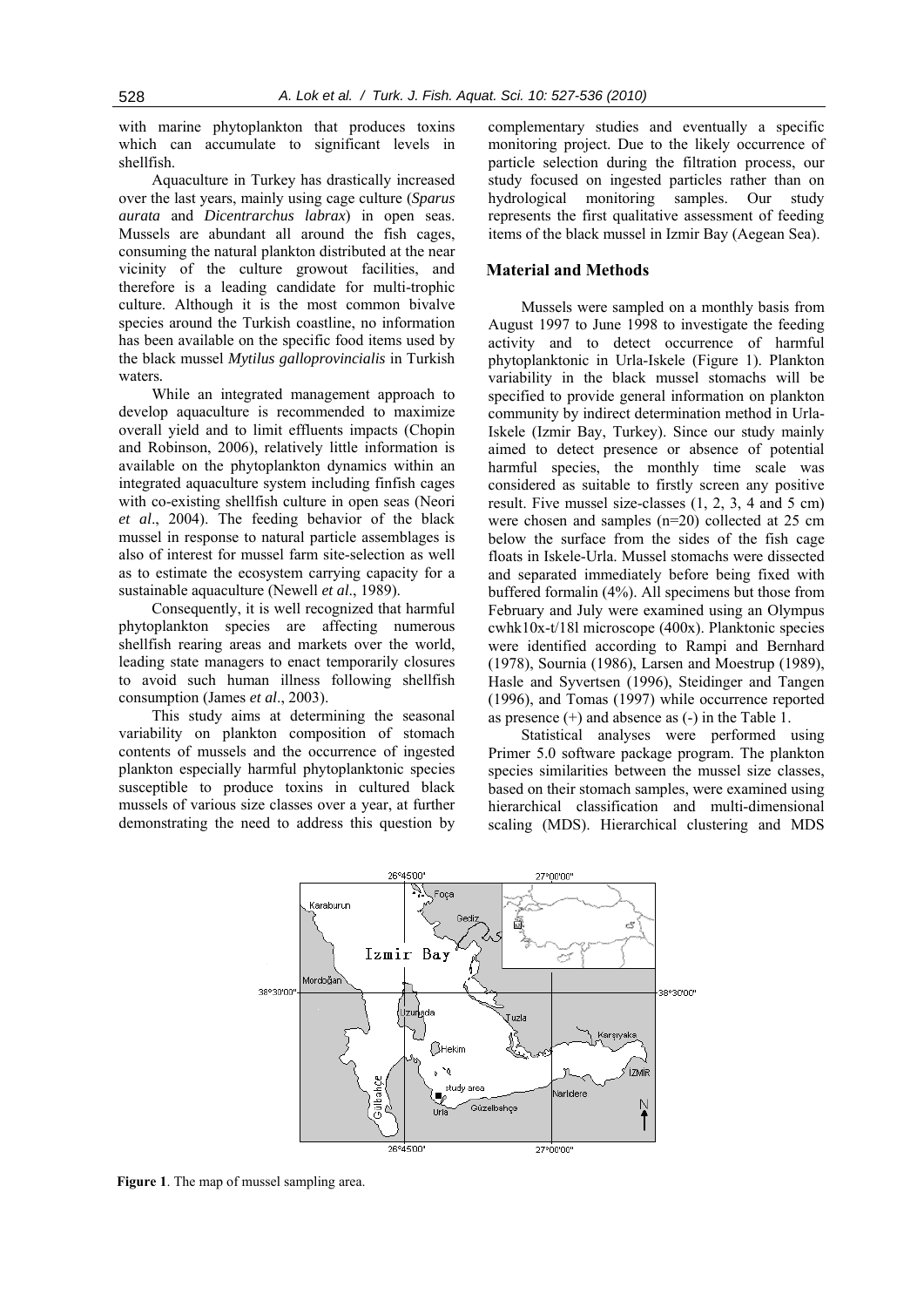were based on Bray-Curtis similarities of the abundance data. The goodness of fit for the data points in the MDS was measured by the stress coefficient, where stress tends to zero when data are perfectly represented. Stress values <0.2 give a potentially useful 2-dimensional picture, stress <0.1 corresponds to a good ordination and stress <0.05 gives an excellent representation. Correlation between species separated them into two groups (similar and dissimilar) at the 60% level (Clarke and Gorley, 2001).

#### **Results and Discussion**

Microalgae play a critical role in marine biological ecosystems, being major organic producers of biomass from their photosynthetic activity. Moreover, it is well recognized that microscopic algae are crucial food for crustacean larvae as well as for filter-feeding bivalve shellfish of commercial interest (e.g. *Crassostrea gigas*, *Mytilus edulis*, *Tapes decussatus*) (Bayne *et al*., 1987). Mussels of the genus *Aulacomya*, *Mytilus* and *Perna* are widely distributed in temperate and/or subtropical regions, and considered as main consumers of seston, including particulate material such as phytoplankton, detritus and silt in coastal waters (Gardner, 2002**)**. While proliferation of planktonic algae (up to millions of cells per ml) can be beneficial to aquaculture, negative effects have also been reported due to punctual toxicity and eutrophic, dystrophic conditions, causing major environmental and human impacts, as well as economic losses (Carvalho Pinto-Silva *et al*., 2003). Although no seawater monitoring was carried out in our study, data provide preliminary information on seawater planktonic community at the near vicinity of mussel location. Microscopic observations of species from the mussel stomach are presented in Table 1. A total of 39 species were identified, including 11 species of Bacillariophyceae, 16 species of Dinophyceae, 1 species of Oxyphyceae, 1 species of Euglenophyceae for phytoplankton; 1 species of Cladocera, 1 species of Granuloloreticulosa, 5 species of Tintinidae for the zooplankton.

The observed diet, described by ingested species, of black mussel in Urla-Iskele was mainly composed of dinoflagellates and diatoms. Our results agree with similar studies on bivalve stomach contents (Ciocco and Gayoso, 2002). Most food items observed in stomach contents were found of planktonic origin. Koray (1987) and Kocataş *et al*. (1988) reported that Urla had the highest planktonic species richness, while the community structure in Inner Bay and Urla was similar in terms of qualitative distributions of diatoms, dinoflagellates and tintinids.

According to Metin and Cirik (1999) results of phytoplankton populations in Izmir Bay, diatoms are dominant in May, November, January and June, while dinoflagellates are dominant in June, December

and April. In this study, the seasonal variability of ingested phytoplankton was characterized by a large diatom diversity occurring in the fall, reaching 8 species in October whereas the lowest diversity was reported in spring and early summer (Figure 2). Diatoms showed three peaks in May, September and November and none in June. Among the Bacillariophyceae, *Licmophora abbreviata* and *Navicula* sp. were the most commonly observed species over the year. Koray (2001) listed 14 species of *Coscinodiscus* in phytoplankton of Turkish seas.

In contrast, dinoflagellate species were in greater diversity than diatoms in mussel stomach contents with a peak reported in October (Figure 2). Dinoflagellates were dominant in stomach samples compared to diatoms and other species during all months except October. Over the experimental year, the most common of species Dinophyceae was *Prorocentrum micans*, being systematically observed in each stomach sample whatever the size classes of mussels. Although rarely seen in September and October, *Dinophysis tripos* was observed regularly over the experimental year except in June. Moreover *Alexandrium* spp*.* and *Diplopsalis lenticula* were the other Dinophyceae represented, while *Peridinium trochoideum* was rarely reported.

While most species of *Protoperidinium* are heterotrophic, usually feeding on diatoms, *Protoperidinium depressum* was dominant from June to October. Although the potential of *Protoperidinium* cysts as marine eukaryotic productivity indicators is evident, dinocysts and other organic matter are degraded by bottom and poor water oxygen (Reichart and Brinkhuis, 2003). Phytoplankton cysts were not observed in stomach content of mussels in the present study.

*Oxyphysis oxytoxoides* and *Euglena* sp., of Oxyphyceae and Euglenophyceae respectively, were observed only in May and August.

Zooplankton species in stomach contents were observed in higher number in summer and autumn months compared to winter and spring (Figure 2). Copepods were the main representative zooplanktonic species. Bivalve larvae in the mussels' stomach were found year round except in January, March and August. *Evadne* sp., Cladocera, was reported only in the summer and fall. Besides those, several rare species such as Tintinidae and Granuloreticulosa were also reported in the mussel stomach content.

By comparing the food variability in the stomach contents of the five size classes of mussels, similar food items were generally observed (Table 1). Similarities between stomach contents of mussel size classes were examined using cluster analysis. Stress coefficient for all groups was found zero that showed the goodness of fit for the data points in the MDS. Plankton species variability in the stomach contents of all of the mussel size classes was similar (greater than 60%) during the year except in August and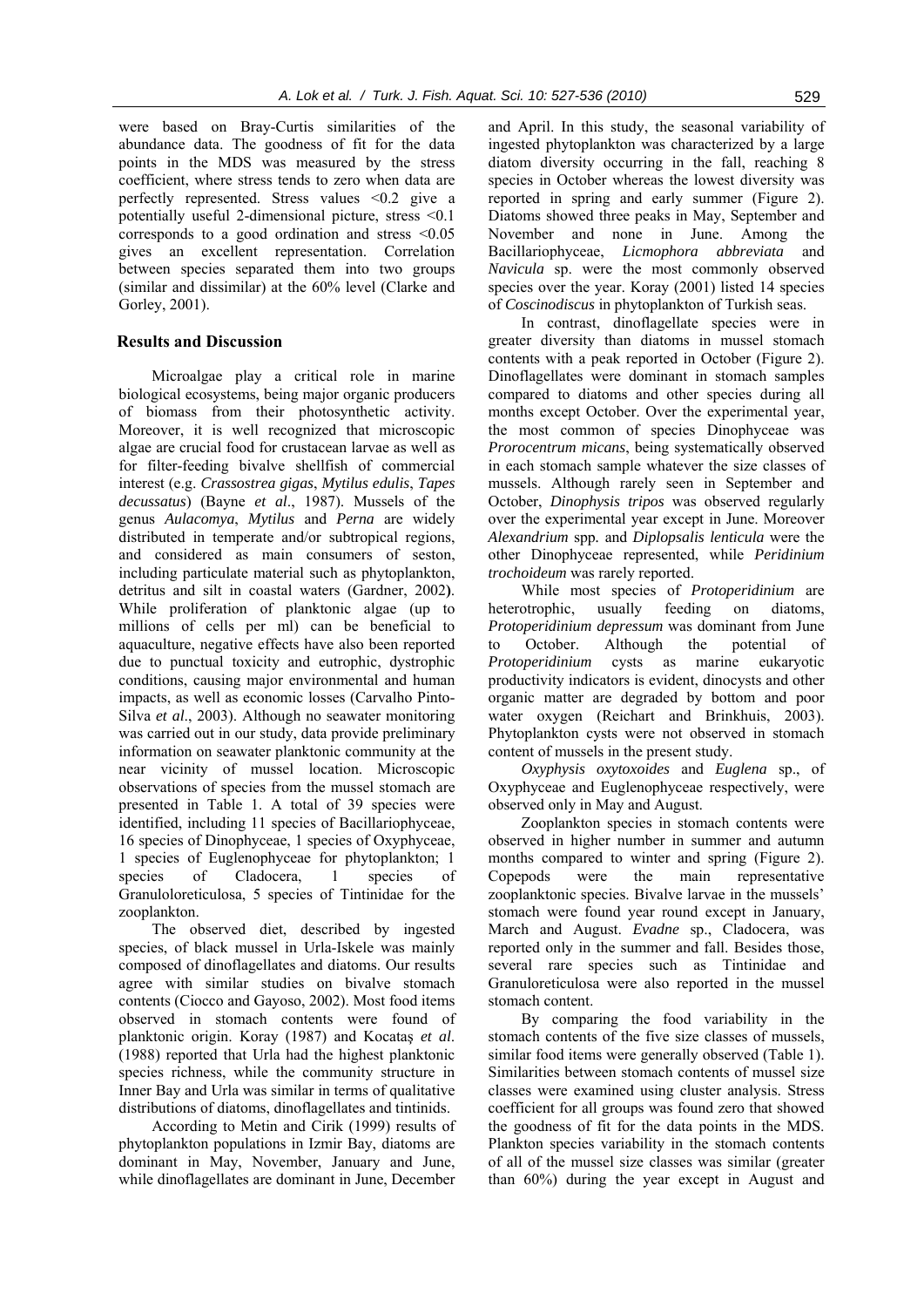|                           | September 97<br>August 97 |                |                         |                |   |              |                |                         | October 97     |        |                 |                |                         |                |        |              | November 97    |                         | December 97    |            |              |            |                         |                |            |
|---------------------------|---------------------------|----------------|-------------------------|----------------|---|--------------|----------------|-------------------------|----------------|--------|-----------------|----------------|-------------------------|----------------|--------|--------------|----------------|-------------------------|----------------|------------|--------------|------------|-------------------------|----------------|------------|
|                           |                           |                |                         |                |   |              |                |                         |                |        | Mussel size(cm) |                |                         |                |        |              |                |                         |                |            |              |            |                         |                |            |
|                           | $\,1\,$                   | $\overline{2}$ | $\overline{\mathbf{3}}$ | $\overline{4}$ | 5 | $\mathbf{1}$ | $\overline{2}$ | $\overline{\mathbf{3}}$ | $\overline{4}$ | 5      | $\mathbf{1}$    | $\overline{2}$ | $\overline{\mathbf{3}}$ | $\overline{4}$ | 5      | $\mathbf{1}$ | $\overline{2}$ | $\overline{\mathbf{3}}$ | $\overline{4}$ | $\sqrt{5}$ | $\mathbf{1}$ | $\sqrt{2}$ | $\overline{\mathbf{3}}$ | $\overline{4}$ | $\sqrt{5}$ |
| <b>PHYTOPLANKTON</b>      |                           |                |                         |                |   |              |                |                         |                |        |                 |                |                         |                |        |              |                |                         |                |            |              |            |                         |                |            |
| Bacillariophyceae         |                           |                |                         |                |   |              |                |                         |                |        |                 |                |                         |                |        |              |                |                         |                |            |              |            |                         |                |            |
| Coscinodiscus sp.         |                           |                |                         |                |   |              |                |                         |                |        |                 |                |                         |                |        |              |                |                         |                |            |              |            |                         |                |            |
| Guinardia flaccida        |                           |                |                         |                |   |              |                |                         |                |        |                 |                |                         |                |        |              |                |                         |                |            |              |            |                         |                |            |
| Gyrosigma sp.             |                           |                |                         |                |   |              |                |                         | $^{+}$         | $+$    | $^{+}$          |                |                         |                | $^{+}$ | $+$          |                |                         |                |            |              |            |                         |                |            |
| Licmophora abbreviata     |                           |                |                         |                |   |              |                |                         |                |        |                 |                |                         |                | $+$    |              | $\ddot{}$      |                         |                |            |              |            |                         |                |            |
| Navicula sp.              |                           |                |                         |                |   |              |                |                         |                |        |                 |                |                         |                |        |              |                |                         |                |            |              |            |                         |                |            |
| Nitzschia closterium      |                           |                |                         |                |   |              |                |                         |                |        |                 |                |                         |                |        |              |                |                         |                |            |              |            |                         |                |            |
| Nitzschia pungens         |                           |                |                         |                |   |              |                |                         |                |        |                 |                |                         |                |        |              |                |                         |                |            |              |            |                         |                |            |
| Nitszchia sp.             |                           |                |                         |                |   |              |                |                         |                |        |                 |                |                         |                |        |              |                |                         |                |            |              |            |                         |                |            |
| Pleurosigma normanii      |                           |                |                         |                |   |              |                |                         |                |        |                 |                |                         |                |        |              |                |                         |                |            |              |            |                         |                |            |
| Rhabdonema adriaticum     |                           |                |                         |                |   |              |                |                         |                |        |                 |                |                         |                |        |              |                |                         |                |            |              |            |                         |                |            |
| Striatella unipunctata    |                           |                |                         |                |   |              |                |                         |                |        |                 |                |                         |                |        |              |                |                         |                |            |              |            |                         |                |            |
| Dinophyceae               |                           |                |                         |                |   |              |                |                         |                |        |                 |                |                         |                |        |              |                |                         |                |            |              |            |                         |                |            |
| Dinophysis acuta          |                           |                |                         |                |   |              |                |                         |                |        |                 |                |                         |                |        |              |                |                         |                |            |              |            |                         |                |            |
| D. tripos                 |                           |                |                         |                |   |              | $^{+}$         |                         |                |        |                 |                |                         |                |        | $\ddot{}$    | $+$            |                         |                |            |              |            |                         |                |            |
| D. fortii                 |                           |                |                         |                |   |              |                |                         |                |        |                 |                |                         |                |        | $+$          |                |                         |                |            |              |            |                         |                |            |
| D. ovum                   |                           |                |                         |                |   |              |                |                         |                |        |                 |                |                         |                |        |              |                |                         |                |            |              |            |                         |                |            |
| Diplopsalis lenticula     |                           |                |                         |                |   |              |                |                         | $^{+}$         | $^{+}$ | $^{+}$          |                |                         |                |        |              |                |                         |                |            |              |            |                         |                |            |
| Diplopeltopsis minor      |                           |                |                         |                |   |              |                |                         |                |        |                 |                |                         |                |        | $^{+}$       | $^{+}$         |                         |                |            |              |            |                         |                |            |
| Gonyaulax sp.             |                           |                |                         |                |   |              |                |                         |                |        |                 |                |                         |                |        |              | $^{+}$         |                         |                |            |              |            |                         |                |            |
| Prorocentrum micans       |                           |                |                         |                |   |              |                |                         |                | $+$    | $\ddot{}$       |                |                         |                |        | $\ddot{}$    | $\overline{+}$ |                         |                |            |              |            |                         |                |            |
| P. scutellum              |                           |                |                         |                |   |              |                |                         |                |        | $\ddot{}$       |                |                         |                | $^{+}$ |              | $^{+}$         | $^{+}$                  |                |            |              |            |                         |                |            |
| P. triestinum             |                           |                |                         |                |   |              |                |                         |                |        |                 |                |                         |                |        | $^{+}$       |                |                         |                |            |              |            |                         |                |            |
| Protoperidinium depressum |                           |                |                         |                |   |              |                |                         |                |        |                 |                |                         |                |        |              |                |                         |                |            |              |            |                         |                |            |
| P. conicum                |                           |                |                         |                |   |              | $^{+}$         |                         |                |        |                 |                |                         |                |        |              |                |                         |                |            |              |            |                         |                |            |
| P. oceanicum              |                           |                |                         |                |   |              | $^{+}$         | $^{+}$                  | $^{+}$         | $^{+}$ |                 |                |                         |                |        | $^{+}$       | $^{+}$         |                         |                |            |              |            |                         |                |            |
| P. stenii                 |                           |                |                         |                |   |              |                |                         |                |        |                 |                |                         |                |        |              | $\ddot{}$      |                         |                |            |              |            |                         |                |            |
| P. trichoideum            |                           |                |                         |                |   |              |                |                         |                |        |                 |                |                         |                |        | $\ddot{}$    |                |                         |                |            |              |            |                         |                |            |
| $P.$ sp.                  |                           |                |                         |                |   |              |                |                         |                |        |                 |                |                         |                |        | $^{+}$       |                |                         |                |            |              |            |                         |                |            |
| Oxyphyceae                |                           |                |                         |                |   |              |                |                         |                |        |                 |                |                         |                |        |              |                |                         |                |            |              |            |                         |                |            |
| Oxyphysis oxytoxoides     | $\overline{\phantom{a}}$  |                |                         | $^{+}$         |   |              |                |                         |                |        |                 |                |                         |                |        |              |                |                         |                |            |              |            |                         |                |            |
| Euglenophyceae            |                           |                |                         |                |   |              |                |                         |                |        |                 |                |                         |                |        |              |                |                         |                |            |              |            |                         |                |            |
| Euglena sp                |                           |                |                         |                |   |              |                |                         |                |        |                 |                |                         |                |        |              |                |                         |                |            |              |            |                         |                |            |
| <b>ZOOPLANKTON</b>        |                           |                |                         |                |   |              |                |                         |                |        |                 |                |                         |                |        |              |                |                         |                |            |              |            |                         |                |            |
| Ciliata                   |                           |                |                         |                |   |              |                |                         |                |        |                 |                |                         |                |        |              |                |                         |                |            |              |            |                         |                |            |
| Undella sp.               |                           |                |                         |                |   |              |                |                         |                |        |                 |                |                         |                |        |              |                |                         |                |            |              |            |                         |                |            |
| Salpingella sp.           |                           |                |                         |                |   |              |                |                         |                |        |                 |                |                         |                |        |              |                |                         |                |            |              |            |                         |                |            |
| Granuloreticulosa         |                           |                |                         |                |   |              |                |                         |                |        |                 |                |                         |                |        |              |                |                         |                |            |              |            |                         |                |            |
| Tretomphalus bulloides    |                           |                |                         |                |   |              |                |                         |                |        |                 |                |                         |                |        |              |                |                         |                |            |              |            |                         |                |            |
| Cladocera                 |                           |                |                         |                |   |              |                |                         |                |        |                 |                |                         |                |        |              |                |                         |                |            |              |            |                         |                |            |
| Evadne sp                 |                           |                |                         |                |   |              |                |                         |                |        |                 |                |                         |                |        |              |                |                         |                |            |              |            |                         |                |            |
| Copepod                   |                           |                |                         |                |   |              |                |                         |                |        |                 |                |                         |                |        |              |                |                         |                |            |              |            |                         |                |            |
| Appendicularia            |                           |                |                         |                |   |              |                |                         |                |        |                 |                |                         |                |        |              |                |                         |                |            |              |            |                         |                |            |
| Oikopleura sp.            |                           |                |                         |                |   |              |                |                         |                |        |                 |                |                         |                |        |              |                |                         |                |            |              |            |                         |                |            |
| Bivalve larvae            |                           |                |                         |                |   |              |                |                         |                |        |                 |                |                         |                |        |              | $^{+}$         |                         |                |            |              |            |                         |                |            |
| Gastropod larvae          |                           |                |                         |                |   |              |                |                         |                |        |                 |                |                         |                |        |              |                |                         |                |            |              |            |                         |                |            |
| Zooplankton strew         |                           |                |                         |                |   |              |                |                         |                |        |                 |                |                         |                |        |              |                |                         |                |            |              |            |                         |                |            |

**Table 1.** Organisms identified in stomach contents of mussel of different size, *Mytilus galloprovincialis* 

October. Results showed that approximately 100 % and 70% of the dissimilarities were accounted for 2 cm and 4 cm size classes of mussel's stomach contents in August and October (Figure 3). These differences may be coincidental filtration. For example *Undella* sp., and *T. bulloides* were observed only in the 2 cm size class stomach. This size class may have a limited probability to select them due to the reduced availability of this plankton in the water column in August. Therefore stomach contents discrepancies might be related to low occurrence of plankton species on a monthly basis. Addressing the issue would further require water samples and quantitative plankton assessments.

Size range of the food items can be considered using data from a literature review (Table 2). The plankton particle size ranged mainly from 20 to 700 µm, while the smallest and largest particles were *Prorocentrum triestinum* and *Evadne* sp., respectively. The dinoflagellate *Prorocentrum micans*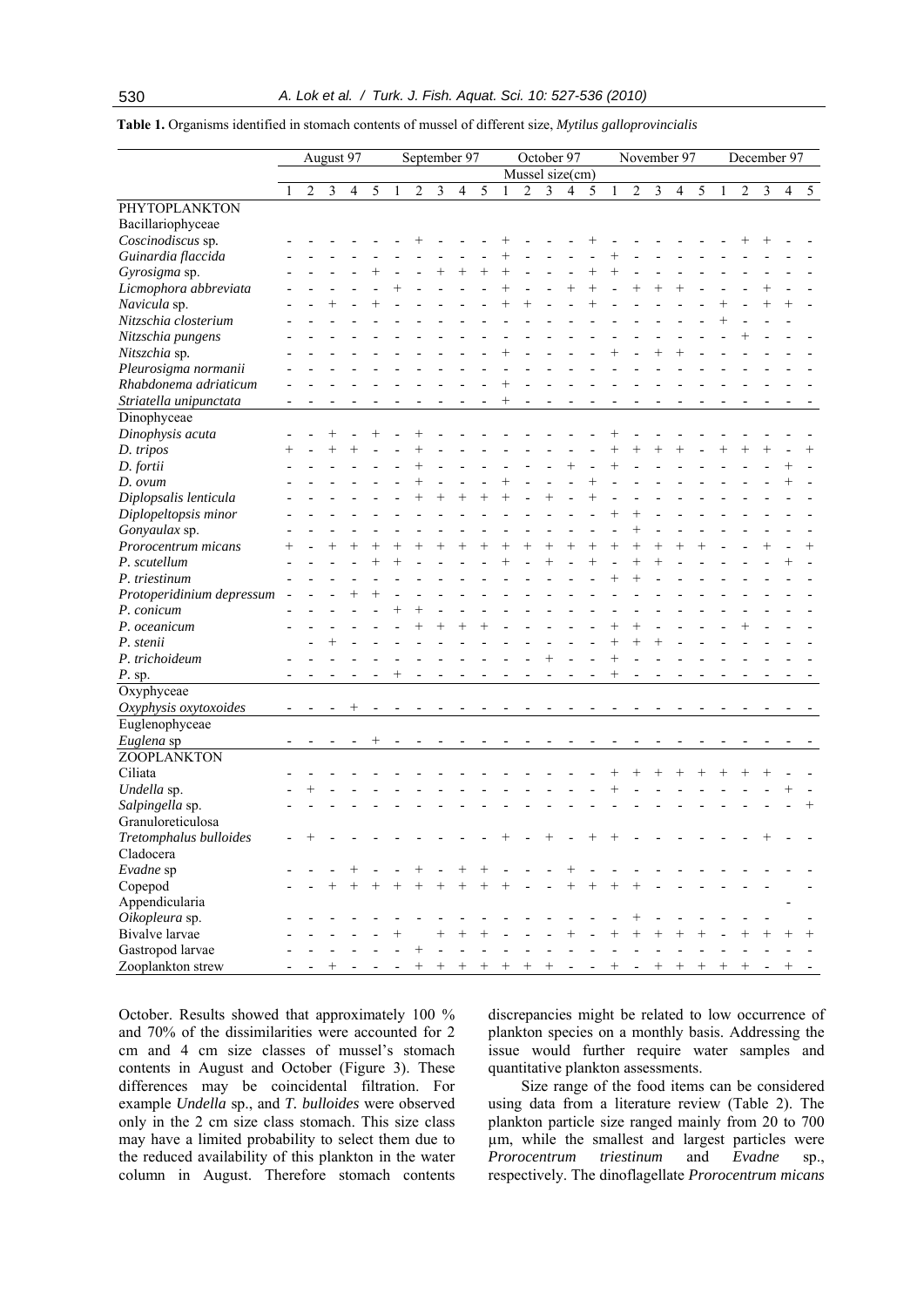# **Table 1.** (continued)

|                           |                | January 98<br>March 98 |   |                |   |   |                 | April 98                |                |           |  |                |   |   | May 98 |              |                |                         |                |  |           | June 98 |                |                         |                |                |
|---------------------------|----------------|------------------------|---|----------------|---|---|-----------------|-------------------------|----------------|-----------|--|----------------|---|---|--------|--------------|----------------|-------------------------|----------------|--|-----------|---------|----------------|-------------------------|----------------|----------------|
|                           |                |                        |   |                |   |   | Mussel size(cm) |                         |                |           |  |                |   |   |        |              |                |                         |                |  |           |         |                |                         |                |                |
| Species                   | 1              | $\overline{2}$         | 3 | $\overline{4}$ | 5 | 1 | $\overline{2}$  | $\overline{\mathbf{3}}$ | $\overline{4}$ | 5         |  | $\overline{c}$ | 3 | 4 | 5      | $\mathbf{1}$ | $\overline{2}$ | $\overline{\mathbf{3}}$ | $\overline{4}$ |  | 5         | 1       | $\overline{2}$ | $\overline{\mathbf{3}}$ | $\overline{4}$ | $\overline{5}$ |
| PHYTOPLANKTON             |                |                        |   |                |   |   |                 |                         |                |           |  |                |   |   |        |              |                |                         |                |  |           |         |                |                         |                |                |
| Bacillariophyceae         |                |                        |   |                |   |   |                 |                         |                |           |  |                |   |   |        |              |                |                         |                |  |           |         |                |                         |                |                |
| Coscinodiscus sp.         | $^{+}$         |                        |   |                |   |   |                 |                         |                |           |  |                |   |   |        |              |                |                         |                |  |           |         |                |                         |                |                |
| Guinardia flaccida        |                |                        |   |                |   |   |                 |                         |                |           |  |                |   |   |        |              |                |                         |                |  |           |         |                |                         |                |                |
| Gyrosigma sp.             |                |                        |   |                |   |   |                 |                         |                |           |  |                |   |   |        |              |                |                         |                |  |           |         |                |                         |                |                |
| Licmophora abbreviata     |                |                        |   |                |   |   |                 |                         |                |           |  |                |   |   |        |              |                |                         |                |  |           |         |                |                         |                |                |
| Navicula sp.              |                |                        |   |                |   |   |                 |                         |                |           |  |                |   |   |        |              |                |                         |                |  |           |         |                |                         |                |                |
| Nitzschia closterium      |                |                        |   |                |   |   |                 |                         |                |           |  |                |   |   |        |              |                |                         |                |  |           |         |                |                         |                |                |
| Nitzschia pungens         |                |                        |   |                |   |   |                 |                         |                |           |  |                |   |   |        |              |                |                         |                |  |           |         |                |                         |                |                |
| Nitszchia sp.             |                |                        |   |                |   |   |                 |                         |                |           |  |                |   |   |        |              |                |                         |                |  |           |         |                |                         |                |                |
| Pleurosigma normanii      | $\overline{+}$ |                        |   |                |   |   |                 |                         |                |           |  |                |   |   |        |              |                |                         |                |  |           |         |                |                         |                |                |
| Rhabdonema adriaticum     | $\ddot{}$      |                        |   |                |   |   |                 |                         |                |           |  |                |   |   |        |              |                |                         |                |  |           |         |                |                         |                |                |
| Striatella unipunctata    |                |                        |   |                |   |   |                 |                         |                |           |  |                |   |   |        |              |                |                         |                |  |           |         |                |                         |                |                |
| Dinophyceae               |                |                        |   |                |   |   |                 |                         |                |           |  |                |   |   |        |              |                |                         |                |  |           |         |                |                         |                |                |
| Dinophysis acuta          | $^{+}$         |                        |   |                |   |   |                 |                         |                |           |  |                |   |   |        |              |                |                         |                |  |           |         |                |                         |                |                |
| D. tripos                 |                |                        |   |                |   |   | $\ddot{}$       |                         |                |           |  |                |   |   |        |              |                |                         |                |  |           |         |                |                         |                |                |
| D. fortii                 | $^{+}$         |                        |   |                |   |   |                 |                         |                |           |  |                |   |   |        | $^{+}$       | $^{+}$         |                         |                |  |           |         |                |                         |                |                |
| D. ovum                   |                |                        |   |                |   |   |                 |                         |                |           |  |                |   |   |        |              |                |                         |                |  |           |         |                |                         |                |                |
| Diplopsalis lenticula     |                |                        |   |                |   |   |                 |                         |                |           |  |                |   |   |        |              |                |                         |                |  |           |         |                |                         |                |                |
| Diplopeltopsis minor      |                |                        |   |                |   |   |                 |                         |                |           |  |                |   |   |        |              |                |                         |                |  |           |         |                |                         |                |                |
| Gonyaulax sp.             |                |                        |   |                |   |   |                 |                         |                |           |  |                |   |   |        |              |                |                         |                |  |           |         |                |                         |                |                |
| Gymnodinium sp.           |                |                        |   |                |   |   |                 |                         |                |           |  |                |   |   |        |              |                |                         |                |  |           |         |                |                         |                |                |
| Prorocentrum micans       |                |                        |   | $\ddot{}$      |   |   | $\ddot{}$       |                         | $\ddot{}$      | $\ddot{}$ |  |                |   |   |        |              | $\ddot{}$      |                         |                |  | $\ddot{}$ |         | $\ddot{}$      | $\ddot{}$               |                |                |
| P. scutellum              |                |                        |   |                |   |   |                 |                         |                |           |  |                |   |   |        |              |                |                         | $^{+}$         |  | $^{+}$    | $^{+}$  | $^{+}$         | $^{+}$                  | $^{+}$         | $^{+}$         |
| P. triestinum             |                |                        |   |                |   |   |                 |                         |                |           |  |                |   |   |        |              |                |                         |                |  |           |         | $^{+}$         | $^{+}$                  | $\ddot{}$      | $^{+}$         |
| Protoperidinium depressum |                |                        |   |                |   |   |                 |                         |                |           |  |                |   |   |        |              |                |                         |                |  |           |         |                |                         |                |                |
| P. oceanicum              |                |                        |   |                |   |   |                 |                         |                |           |  |                |   |   |        |              |                |                         |                |  |           |         |                |                         |                |                |
| P. stenii                 |                |                        |   |                |   |   |                 |                         |                |           |  |                |   |   |        |              |                |                         |                |  |           |         |                |                         |                |                |
| P. trichoideum            |                |                        |   |                |   |   |                 |                         |                |           |  |                |   |   |        |              |                |                         |                |  |           |         |                |                         |                |                |
| $P.$ sp.                  |                |                        |   |                |   |   |                 |                         |                |           |  |                |   |   |        |              |                |                         |                |  |           |         |                |                         |                |                |
| Oxyphyceae                |                |                        |   |                |   |   |                 |                         |                |           |  |                |   |   |        |              |                |                         |                |  |           |         |                |                         |                |                |
| Oxyphysis oxytoxoides     |                |                        |   |                |   |   |                 |                         |                |           |  |                |   |   |        | $^{+}$       | $^{+}$         | $^+$                    | $^+$           |  | $^{+}$    |         |                |                         |                |                |
| Euglenophyceae            |                |                        |   |                |   |   |                 |                         |                |           |  |                |   |   |        |              |                |                         |                |  |           |         |                |                         |                |                |
| Euglena sp.               |                |                        |   |                |   |   |                 |                         |                |           |  |                |   |   |        |              |                |                         |                |  |           |         |                |                         |                |                |
|                           |                |                        |   |                |   |   |                 |                         |                |           |  |                |   |   |        |              |                |                         |                |  |           |         |                |                         |                |                |
| <b>ZOOPLANKTON</b>        |                |                        |   |                |   |   |                 |                         |                |           |  |                |   |   |        |              |                |                         |                |  |           |         |                |                         |                |                |
| Ciliata                   |                |                        |   |                |   |   |                 |                         |                |           |  |                |   |   |        |              |                |                         |                |  |           |         |                |                         |                |                |
| Undella sp.               |                |                        |   |                |   |   |                 |                         |                |           |  |                |   |   |        |              |                |                         |                |  |           |         |                |                         |                |                |
| Helicostomella edentata   |                |                        |   |                |   |   |                 |                         |                |           |  |                |   |   |        |              |                |                         |                |  |           |         |                |                         |                |                |
| Eutintinus latus          |                |                        |   |                |   |   |                 |                         |                |           |  |                |   |   |        |              |                |                         |                |  |           |         |                |                         |                |                |
| <i>Favella</i> sp.        |                |                        |   |                |   |   |                 |                         |                |           |  |                |   |   |        |              |                |                         |                |  |           |         |                |                         |                |                |
| Granuloreticulosa         |                |                        |   |                |   |   |                 |                         |                |           |  |                |   |   |        |              |                |                         |                |  |           |         |                |                         |                |                |
| Tretomphalus bulloides    |                |                        |   |                |   |   |                 |                         |                |           |  |                |   |   |        |              |                |                         |                |  |           |         |                |                         |                |                |
| Cladocera                 |                |                        |   |                |   |   |                 |                         |                |           |  |                |   |   |        |              |                |                         |                |  |           |         |                |                         |                |                |
| Evadne sp                 |                |                        |   |                |   |   |                 |                         |                |           |  |                |   |   |        |              |                |                         |                |  |           |         |                |                         |                |                |
| Copepod                   |                |                        |   |                |   |   |                 |                         |                |           |  |                |   |   |        |              |                |                         |                |  | ┷         |         |                |                         |                |                |
| <b>Bivalve</b> larvae     |                |                        |   |                |   |   |                 |                         |                |           |  |                |   |   |        |              |                |                         |                |  | $^{+}$    |         |                |                         | $^{+}$         | $^{+}$         |
| Zooplankton strew         | $^+$           |                        |   |                |   |   |                 |                         |                |           |  |                |   |   |        |              |                |                         |                |  |           |         |                |                         |                |                |

was the most common species in all sizes of mussels' stomach (size ranged from 50 to 100µm length). Moreover, the largest organisms were zooplanktonic species such as copepods, *Evadne* spp.*, Helicostomella* spp., and *Tretomphalus bulloides.* According to the size range of food items, we might consider that no particle selectivity occurred among mussel size classes. Moreover, the largest food particle was observed in the smallest mussel size class (1 cm) (Table 1).

Although plankton abundance is critical for

mussel growth, the type of plankton is also important. For example, phytoplankton species that produce toxins can affect marketing of shellfish when bivalves accumulate the toxins while feeding. Obviously this requires early and active detection since usually no systematic indicator correlated to those specific events would disclose the risk and prompt the managers to react. Therefore, high level of phytoplankton is required to optimize growth and yield, whereas no harmful algal species should occur which would induce marketing delays. However,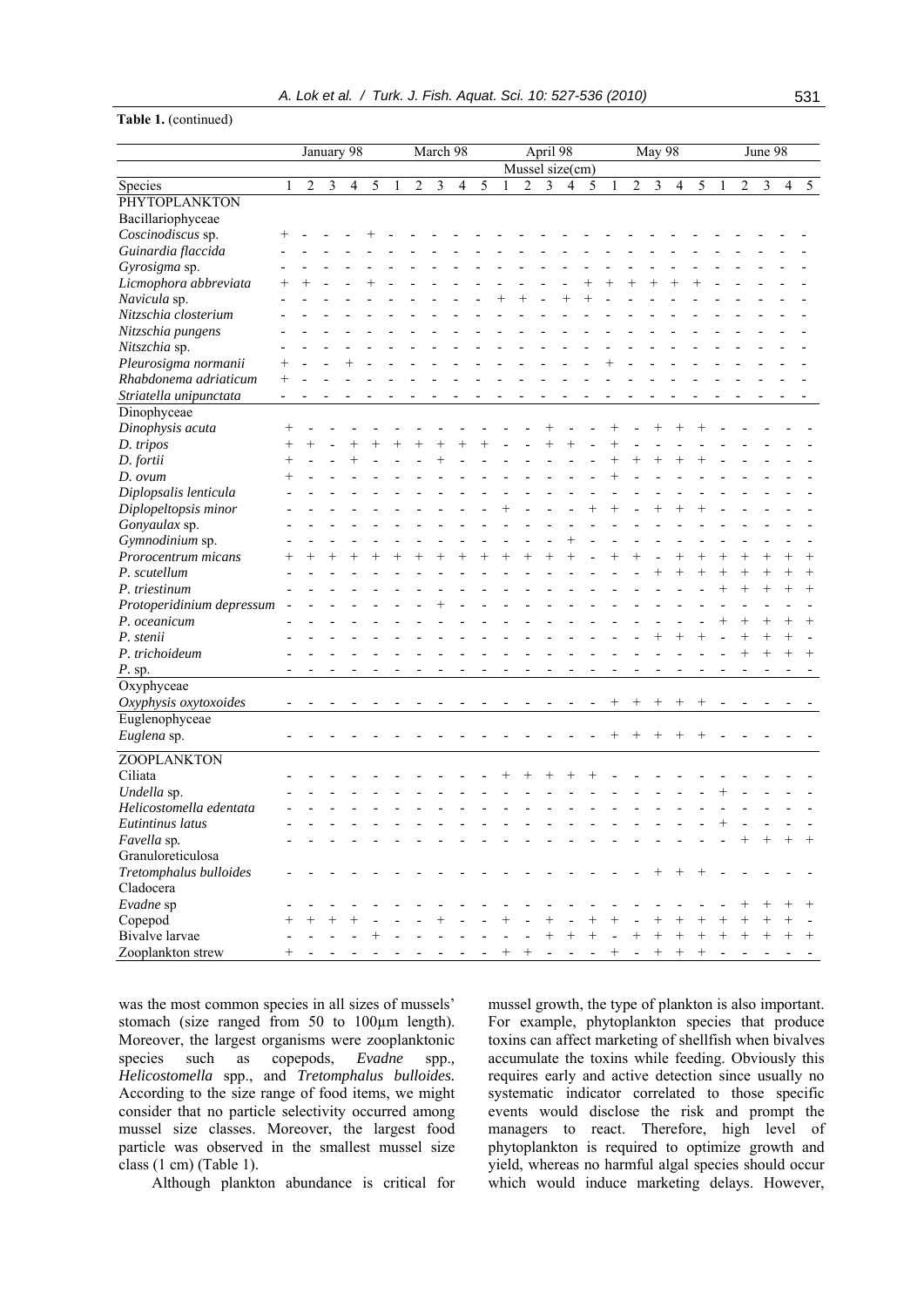

**Figure 2.** Mean peak periods of diatom, dinoflagellate and zooplankton species.



**Figure 3**. Hierarchical cluster analysis showing affinities of the stomach contents of mussel size classes.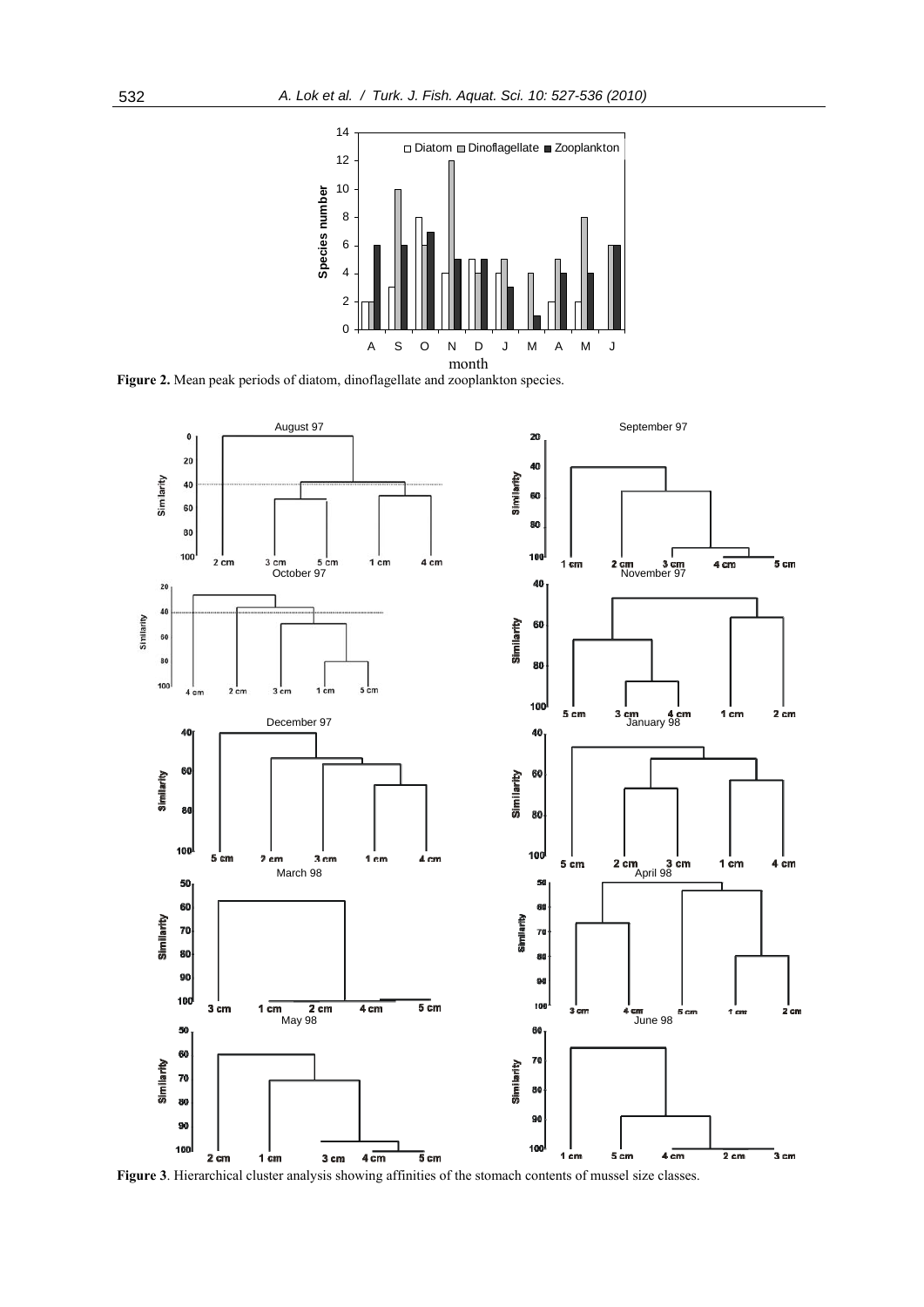Table 2. A literature review of size range for planktonic species observed during the study

| Species                                   | Size                     | Author                     |
|-------------------------------------------|--------------------------|----------------------------|
| Coscinodiscus                             | Up to a few hundred µm   | Newell and Newell, 1963    |
|                                           | 31-500 µm                | Tomas, 1997                |
| Guinardia flaccida                        | 40-90 μm                 | Newell and Newell, 1963    |
|                                           | $25 - 90 \mu m$          | Hasle and Syvertsen, 1996. |
| Gyrosigma                                 | $60-180 \mu m$           | Tanaka, 1984               |
| Navicula sp.                              | $18-53 \mu m$            | Turpin et al., 2001        |
| Nitzschia closterium                      | 30-150 µm                | Rampi and Bernhard, 1978   |
| Nitzschia pungens                         | 80-140 μm                |                            |
| Striatella unipunctata                    | $80 \mu m$               | Stidolph, 1980             |
| Dinophysis acuta                          | 80 µm-large              | Tomas, 1997                |
| (toxic)                                   | 54-94 µm                 | Steidinger and Tangen 1996 |
| Dinophysis fortii                         | $60 \mu m$ -medium size  | Tomas, 1997                |
| (Toxic)                                   | $56 - 83 \mu m$          |                            |
| Dinophysis tripos                         | 100 µm -large cell       | Tomas, 1997                |
| (Toxic)                                   | 90-125 μm                | Larsen and Moestrup, 1989  |
| Dinophysis ovum                           | 34-46 um                 | Caroppo et al., 2001       |
| Diplopsalis lenticula                     | Length $23-48 \mu m$     | Larsen and Moestrup, 1989  |
|                                           | 25-60 µm                 | Sournia, 1986              |
| Prorocentrum micans                       | 48 µm-medium             | Tomas, 1997                |
| (Non-toxic, may cause oxygen depletion at | 50-100 μm                | Sournia, 1986              |
| high cell concentration)                  | $35-70 \mu m$            | Larsen and Moestrup, 1989  |
| Prorocentrum scutellum                    | 42 µm-small to medium    | Tomas, 1997                |
| Prorocentrum triestinum                   | $20 \mu m$ -small        | Tomas, 1997                |
| (Non-toxic; caused fishkills by oxygen    | 18-22 μm                 | Dodge, 1982                |
| depletion)                                |                          |                            |
| Protoperidinium depressum                 | $155 \mu m$ -large       | Tomas, 1997                |
|                                           | 116-200 μm               | Dodge, 1982                |
| Protoperidinium oceanicum                 | $185 \mu m - large$ cell | Tomas, 1997                |
|                                           | 112-118 μm               |                            |
| Protoperidinium steinii                   | L. 39-60 µm, w. 22-44 µm | Hansen and Larsen, 1992    |
|                                           | 78-84 µm                 |                            |
| Scrippsiella                              | $<$ 50 µm                | Tomas, 1997                |
| Scrippsiella trochoidea                   | L. 23-37 µm, W.19-30 µm  | Lewis, 1991                |
| Oxyphysis oxytoxoides                     | $60-70 \mu m$            | Sournia, 1986              |
| Undella hyalina                           | 221-270 µm               | Koray and Ozel, 1983       |
| Helicostomella                            | $150-500 \mu m$          | Jörgensen, 1924            |
| Eutintinnus latus                         | 317.5 µm                 | Koray and Ozel, 1983       |
| Favella sp.                               | 90-282 μm                | Koray and Ozel, 1983       |
| Salpingella                               | 100-320 μm               | Koray and Ozel, 1983       |
| Evadne                                    | 400-700 μm               | Özel, 1998                 |
| Tretomphalus bulloides                    | $560 \mu m$              | Özel, 1998                 |

toxic dinoflagellate such as *Alexandrium tamarense,* although not reported in our study, can effect directly and negatively energy budgets of bivalves (Li *et al*., 2002). Actually, shellfish physiological processes (e.g., filtration rate, byssus production, oxygen consumption) can be directly affected when the animals feed on the toxic algae (Gainey and Shumway, 1988). Several toxic phytoplankton species have been already reported in Turkish seas (Koray, 1984, 1988, 2001; Koray *et al*., 1992). These authors reported that the blooms of *Alexandrium tamarensis*, *A. minutum*, *Peridinium steinii* and *Prorocentrum micans* were observed in spring and autumn resulting sporadically in local red-tides (water discolouration) in the polluted areas of Inner Bay. *Noctiluca scintillans* has formed red tides very frequently in those bay waters, although *Prorocentrum micans, P. trietinum, Ceratium* sp., *Nitzschia* sp*., Pseudo-nitzschia spp., Thallassiosira* sp., *Eutreptiella* sp., and *Mesodinium rubrum* are additional potential causative organisms of seawater discoloration (Koray *et al*., 1992). Metin and Cirik (1999) reported that *P. micans*, a non toxic species, is the common species both in inner and middle part of Izmir Bay.

Our study reported several potential toxic species in mussels' stomach including *D. acuta, D. tripos, D. fortii, Pseudo-nitzschia* spp*.* and *Alexandrium* spp., therefore likely representing a potential problem if mussel culture were to be developed in those areas. By way of example, *D. acuta, D. tripos, D. fortii* were detected over a period of 6 to 9 months in stomach contents of mussels. Although only observed in November, *D. tripos* was the more abundant species among the *Dinophysis* species. *Alexandrium minutum* was not observed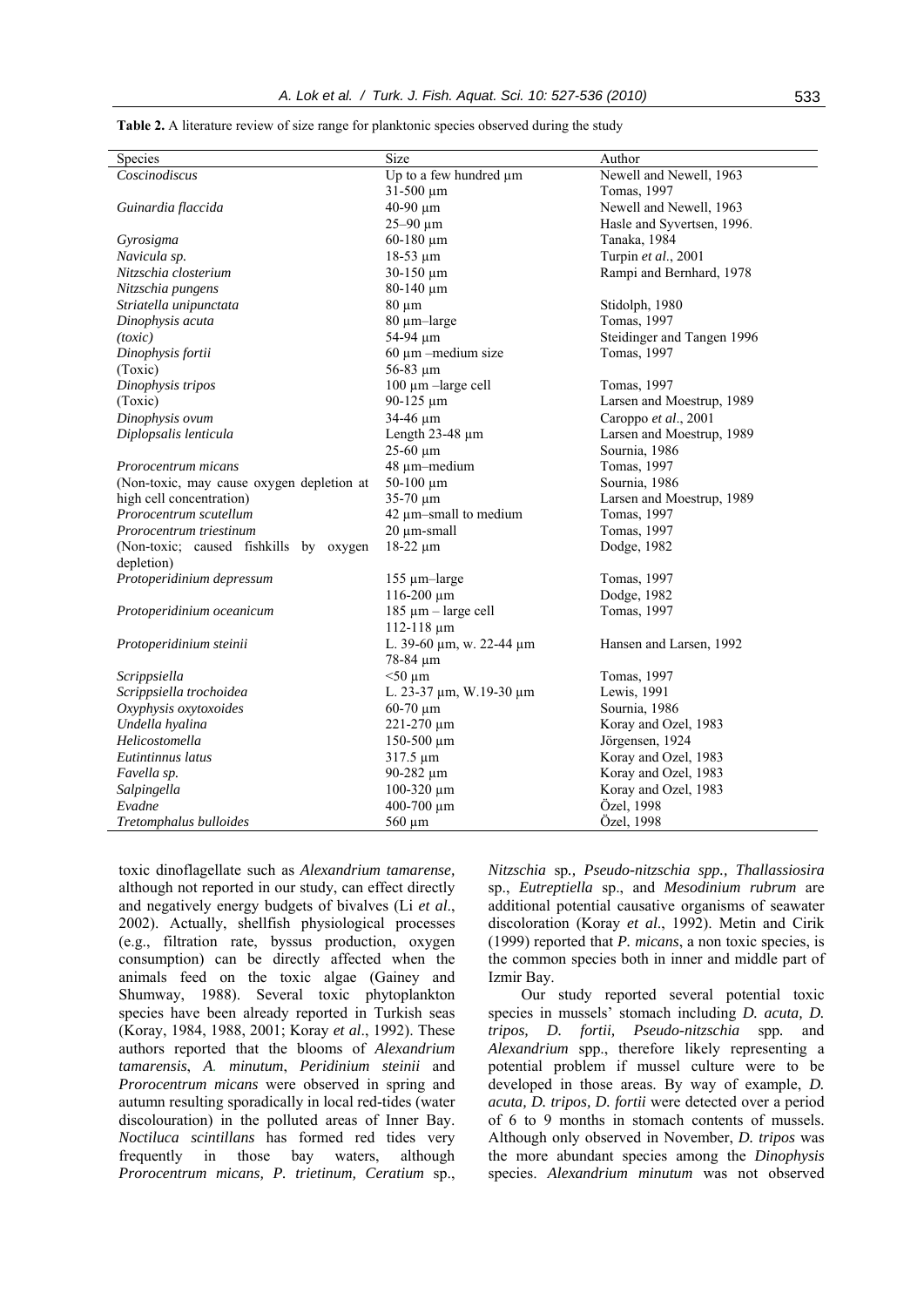during our experimental time. Although those species have been described to be toxic at the worldwide level, no public health induced problem has been detected up to now in products from Turkish waters. This may be due to limited cell density or toxin abundance below the toxicity threshold, or to no direct relationship with mussel consumption. However, a systematic tracking of harmful algal blooms (HABs) associated with toxicity tests and measurements have not been specifically undertaken until now in Turkish waters. While mussel production is an emerging production in these waters, no concomitant and systematic seawater as well as shellfish monitoring has been undertaken until now to control the rearing areas and to certify shellfish quality. In contrast, the mussel *Mytilus californianus* is used as a sentinel species for monitoring PSP and domoic acid in areas of Canada harvested for shellfish (Whyte *et al*., 1995). In France, a national monitoring network (REPHY) has been operating since 1984 to avoid any public health problem related to phycotoxins (Belin and Berthomé, 1991; Goulletquer and Héral, 1997). Moreover, it should be emphasized that while mussel can be considered as a suitable bioindicator when tested for toxin content, monitoring other commercial species is recommended since toxin bioaccumulation is speciesspecific, and that differences could be up to 100-fold (Bricelj and Shumway, 1998; Dragacci and Belin, 2001; Gailhard *et al*., 2002). In several European countries, toxic or non-toxic blooms of species like *Alexandrium tamarense, A. minutum, Gymnodinium breve* and *Gyrodinium aureolum* have been reported or occur regularly, prompting the State managers to develop systematic phytoplanktonic monitoring surveys in order to prevent public health problems (Dragacci and Belin, 2001).

### **Conclusion**

Our results represent the first attempt to characterize the annual feeding cycle and variability of the phytoplankton species in the stomach content of black mussel. They also provide the first qualitative assessment of feeding items of black mussel in Izmir Bay (Aegean Sea) as well as general information on plankton community in Urla-Iskele (middle part of Izmir Bay). Plankton species variability in the stomach contents of all of the mussel size classes was similar during the year except in august and october. Potentially harmful species from a public health perspective have been reported while mussels are being well recognized as bioaccumulators of phycotoxins. Therefore, we must conclude that mussel harvesting must be carried out more carefully because of the toxic phytoplankton occurrence at certain intervals. Harmful algal blooms (HABs) may impose a serious threat to aquatic lives and human health (Li *et al*., 2002). Mussel harvesters and local people collect mussels for consumption in Izmir Bay

on a regular basis. Therefore, toxic phytoplankton species represents a risk factor both as a threat to public health and aquaculture development in Izmir Bay.

Therefore, preventive measures should be taken and enforced to protect human health, such as prohibition of bivalve harvesting when harmful phytoplankton occur at such a level that toxins are accumulated in shellfish resulting in unsafe levels for human consumption. The occurrence of those toxic species prompts us to recommend further studies including a comprehensive phytoplankton monitoring program to assess potential public health threats, then to further develop a sampling process when toxic phytoplankton are present. Monitoring programmes testing shellfish tissues and screening harvesting areas are likely the most efficient approach to prevent sideeffects from potential DSP, PSP, ASP outbreaks. Diatoms and dinoflagellates, as well as their toxicity, toxin contents and occurrence periods should be further determined. Outputs from the monitoring will be critical to improving our knowledge on harmful events (both on toxic effects on humans and mass mortalities on living resources, and facilitate risk analysis), and further decision-making by the State managers for fisheries and aquaculture management schemes.

# **Acknowledgements**

The authors would like to thank F. Rivet for help with literature review and Prof. T. Koray for his comments and suggestions on statistical analysis.

#### **References**

- Bayne, B.L. and Newell, R.C. 1983. Physiological energetics of marine molluscs. In : K.M. Wilbur (Ed.), The Mollusca, Vol. IV. Academic Press, New York: 407-515.
- Bayne, B.L., Hawkins, A.J.S. and Navarro, E. 1987. Feeding and digestion by mussel *Mytilus edulis* in mixtures of silt and algal cells at low concentrations. J. Exp. Mar. Biol. Ecol., 11: 1-22.
- Bayne, B.L., Hawkins, A.J.S., Navarro, E. and Iglesias, J.I.P. 1989. Effects of seston concentration on feeding, digestion and growth in the mussel *Mytilus edulis*. Mar. Ecol. Prog. Ser., 55: 47-54.
- Belin, C. and Berthomé, J.P. 1991. REPHY: Le réseau français de suivi du phytoplancton. Actes du colloques sur les biotoxines marines. Fremy ed. Ceneva: 189–194.
- Bricelj, V.M. and Shumway, S.E. 1998. Paralytic shellfish toxins in bivalve molluscs: occurrence, transfer kinetics, and biotransformation. Rev. Fish. Sci., Japan, 6: 315-383.
- Caroppo, C., Congestri, R. and Bruno, M. 2001. Dynamics of *Dinophysis sensu lato* species (Dinophyceae) in a costal Mediterranean enviroment (Adriatic Sea). Continental Shelf Research, 21: 1839-1854.
- Carvalho Pinto-Silva, C.R., Ferreira, J.F., Costa, R.H.R., Belli Filho, P., Creppy, E.E. and Matias, W.G. 2003. Micronucleus induction in mussels exposed to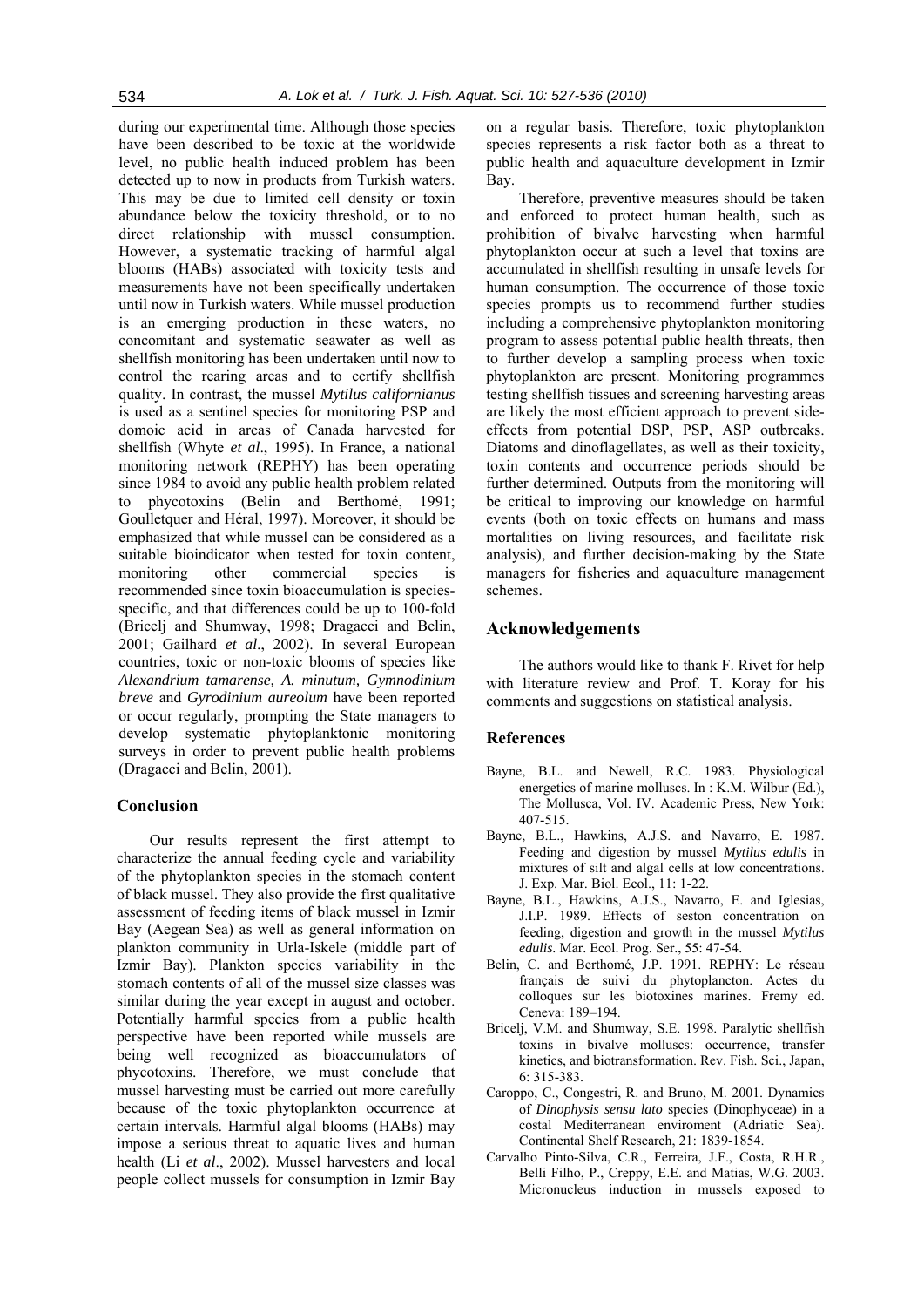okadaic acid. Toxicon, 41: 1, 93-97.

- Ciocco, N.F. and Gayoso, M. 2002. Microalgal food of the ribbed mussel *Aulacomya atra* (Molina, 1782) in Golfo Nuevo (Patagonia, Argentina). Journal of Shellfish Research, 21: 497-501.
- Chopin, T. and Robinson, S. 2006. Rationale for developing integrated multi-trophic aquaculture (IMTA): an example from Canada. Fish Farmer January February 2006. Canada: 20-21.
- Clarke, K.R. and Gorley, R.N. 2001. PRIMER V5: User Manual/Tutorial. Primer-E: Plymouth, 91 pp
- Dodge, J.D. 1982. Marine Dinoflagellates of the British Isles. Her Majesty's Stationery Office, London, 303 pp.
- Dolmer, P. 2000. Feeding activity of mussels *Mytilus edulis* related to near-bed currents and phytoplankton biomass. Journal of Sea Research, 44(3-4): 221-231.
- Dragacci, S.S. and Belin, C. 2001. La réglementation et la surveillance. In: J.M. Fremy and P. Lassus (Eds.), Les toxines d'algues dans l'alimentation, Ifremer, France: 527-544.
- Gailhard, I., Gros, P., Durbec, J.P., Beliaeff, B., Belin, C., Nézan, E. and Lassus, P. 2002. Variability patterns of microphytoplankton communities along the French coasts. Mar. Ecol. Prog. Series, 242: 39-50.
- Gainey, J.L.F. and Shumway, S.E. 1988. A compendium of the responses of bivalves molluscs to toxic dinoflagellates. Journal of Shellfish Research, 7: 623– 628.
- Gardner, J.P.A. 2002. Effects of seston variability on the clearance rate and absorption efficiency of the mussels *Aulacomya maoriana*, *Mytilus galloprovincialis* and *Perna canaliculus* from New Zealand. Journal of Experimental Marine Biology and Ecology, 268(1): 83-101.
- Goulletquer, P. and Héral, M. 1997. History, present conditions and future of the Molluscan fisheries of North America and Europe. Marine Molluscan production trends in France: from fisheries to aquaculture. Marine Fisheries Review, NOAA Technical Report NMFS, 129: 137-164.
- Hansen, G. and Larsen, J. 1992. Dinoflagellater i danske farvande. In: H.A. Thomsen (Ed.), Plankton i de indre danske farvande. Havforskning fra Miljøstyrelsen, Copenhagen: 45-155.
- Hasle, G.R. and Syvertsen, E.E. 1996. Marine diatoms. In: C.R. Tomas (Ed.), Identifying marine diatoms and dinoflagellates. Academic Press, Inc., San Diego: 5- 385.
- James, K.J., Moroney, C., Roden, C., Satake, M., Yasumoto, T., Lehane, M. and Furey, A. 2003. Ubiquitous `benign' algae emerges as the cause of shellfish contamination responsible for the human toxic syndrome, Azaspiracid Poisoning. Toxicon: 41: 145-151.
- Jörgensen, E. 1924. Mediterranean Tintinnidae. Report on the Danish Oceanographical Expeditions 1908-10 to the Mediterranean and adjacent Seas, 2: 1-110
- Kocataş, A., Ergen, Z., Katağan, T., Koray, T., Büyükışık, B., Mater, D., Özel, I., Uçal, O. and Önen, M. 1988. Effect of pollution on the benthic and pelagic ecosystems of the Izmir Bay (Turkey). In: Study of ecosystem modifications in areas influenced by pollutants (activity I). FAO Map Technical Reports Series, No. 22, Athens.
- Koray, T. and Özel, İ. 1983. Species in the order Tintinnoinea in Izmir Bay. In: Communications of the

1<sup>st</sup> National Congress on Marine and Freshwater Researches, 1: 220-244.

- Koray, T. 1984. The occurence of red-tides and causative organisms in Izmir Bay. E.U. Faculty of Science Journal, 7: 75-83.
- Koray, T. 1987. One-celled microplankton species of Izmir Bay (Aegean Sea): A species list and comparison with the records of adjacent regions. Turkish Journal of Biology, 11: 129-146.
- Koray, T. 1988. A multiple regression model to determine abundance of diatoms in polluted area (Izmir Bay, Aegean Sea). Rapp. Comm. Int. Mer Médit. 31(2): 221.
- Koray, T., Büyükişik, B., Parlak, H. and Gökpınar, S. 1992. Izmir Körfezi'nde deniz suyu kalitesini etkileyen tek hücreli organizmalar: Red tide ve diger asırı ureme olayları. Doga, Turk. J. Biol.,16: 135-157
- Koray, T. 2001. Check-list for phytoplankton of Turkish seas. E.U. Journal of Fisheries and Aquatic Sciences, 18: 1-23.
- Larsen, J. and Moestrup, Q. 1989. Guide to toxic and potentially toxic marine algae. Institute for Sporeplanter Københavns Universitet, Published by the Fish Inspection Service Ministry of Fisheries, Copenhagen, 61 pp.
- Lewis, J. 1991. Cyst-theca relationships in *Scrippsiella* (Dinophyceae) and related orthoperidinoid genera. Botanica Marina, 34: 91-106.
- Li, S.C., Wang, W.X. and Hsieh, D.P.H. 2002. Effects of toxic dinoflagellate *Alexandrium tamarense* on the energy budgets and growth of two marine bivalves. Marine Environmental Research, 53(2): 145-160.
- Metin, G. and Cirik, Ş. 1999. Quantitative changes in phytoplankton of Izmir Bay. Journal of Fisheries and Aquatic Sciences, 16: 363-374.
- Navarro, J.M. and Thompson, R.J. 1996. Physiological energetics of the horse mussel *Modiolus modiolus* in a cold ocean environment. Mar. Ecol. Prog. Ser., 138: 135-148.
- Neori, A., Chopin, T., Troell, M., Buschmann, A.H., Kraemer, G.P., Halling, C., Shpigel, M. and Yarish, C. 2004. Integrated aquaculture: rationale, evolution and state of the art emphasizing seaweed biofiltration in modern aquaculture. Aquaculture, 31(1-4): 361- 391.
- Newell, G.E. and Newell, R.C. 1963. Marine plankton. A practical Guide. Hutchinson Educational Ltd., London, 244 pp.
- Newell, C.R., Shumway, S.E., Cucci, T.L. and Selvin, R. 1989. The effects of natural seston particle size and type on feeding rates, feeding selectivity and food resource availability for the mussel *Mytilus edulis* Linnaeus, 1758 at the bottom culture sites in Maine. Journal of Shellfish Research, 8(1): 187-196.
- Özel, İ. 1998. Planktonology, II. Marine Plankton. Ege University Fisheries Faculty Publications, 49: İzmir, 269 pp.
- Page, H.M. and Hubbard, D.M. 1987. Temporal and spatial patterns of growth in mussels *Mytilus edulis* on an offshore platform: relationships to water temperature and food availability. J. Exp. Mar. Biol. Ecol., 111: 159-179.
- Rampi, L. and Bernhard, M. 1978. Key for the determination of Mediterranean pelagic diatoms. Roma, 28 pp.
- Reichart, G.J. and Brinkhuis, H. 2003. Late Quaternary *Protoperidinium* cysts as indicators of